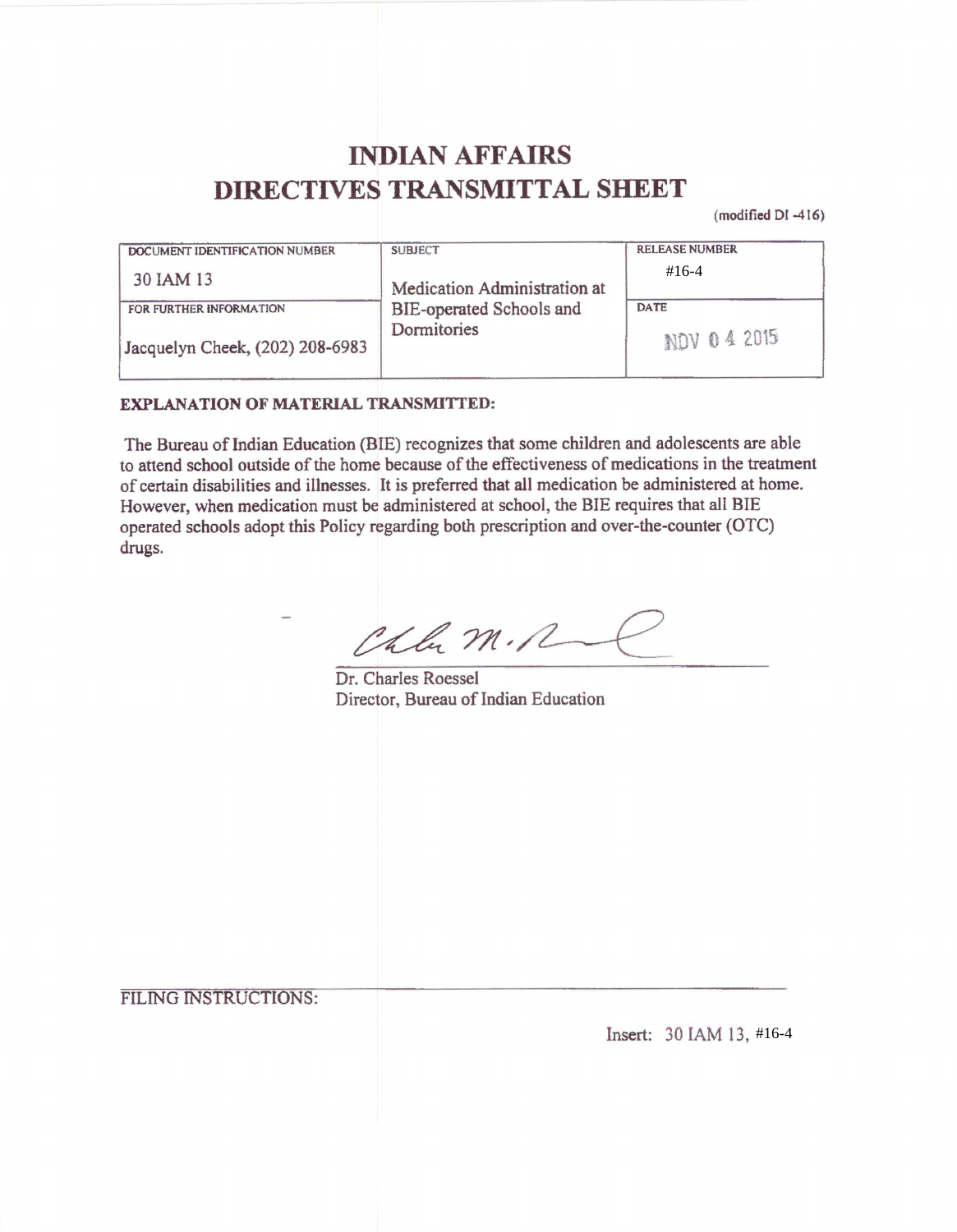| Part 30    | Education (Management)                                            |        |
|------------|-------------------------------------------------------------------|--------|
| Chapter 13 | Medication Administration at BIE-Operated Schools and Dormitories | Page 1 |

- **1.1 Purpose.** The Bureau of Indian Education (BIE) recognizes that some children and adolescents are able to attend school outside of the home because of the effectiveness of medications in the treatment of certain disabilities and illnesses. It is preferred that all medication be administered at home. However, when medication must be administered at school, the BIE requires that all BIE-operated schools adopt this policy regarding both prescription and over-the-counter (OTC) drugs.
- **1.2 Scope.** The policy applies to all BIE-operated K-12 schools and dormitories.
- **1.3 Policy.** To administer any prescribed medication, the school must require a separate, completed Bureau of Indian Education Authorization to Administer Prescribed/Over-the-Counter Medication form (Medication Authorization Form) (Attachment A) for each prescription or OTC medication a student must take at school.

#### **1.4 Authority.**

- 1) 20 U.S.C. § 1232(g), Family Education Rights and Privacy Act of 1974
- 2) 15 U.S.C. § 1693(b), Health Insurance Portability and Accountability Act of 2000
- 3) 25 CFR 36.86, Homeliving Programs

#### **1.5 Responsibilities.**

- **A. Director, Bureau of Indian Education** is responsible for final approval of this policy and submission of the final policy to the Associate Deputy Director.
- **B. Associate Deputy Director** is responsible for the annual review of this policy for overall management improvement. The Associate Deputy Director is also responsible for monitoring the Education Line Offices for adherence to the policy.
- **C. Education Line Officer** is responsible for ensuring the policy is in place at and implemented by BIE-operated schools.
- **D. School Principals** are responsible for ensuring school staff members are in compliance with the policy.

### **1.6 Requirements and Procedures.**

- **A. Required Medication Authorization Form (Attachment A) information**
	- 1. Name of student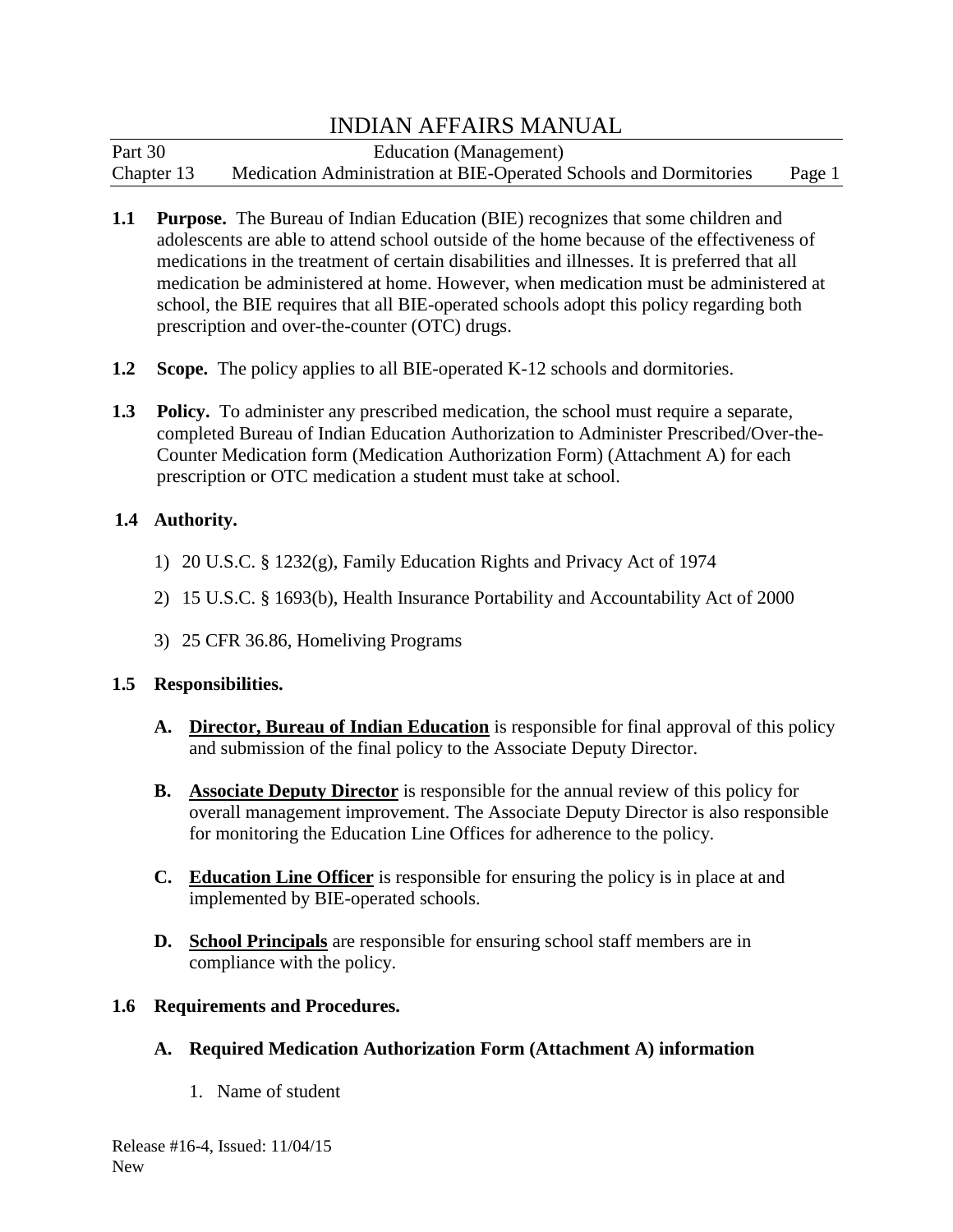Part 30 Education (Management) Chapter 13 Medication Administration at BIE-Operated Schools and Dormitories Page 2

- 2. Date of birth
- 3. Reason for medication or diagnosis
- 4. Name of medication
- 5. Exact dosage to be taken in school
- 6. Time to take medication and frequency or exact time interval dosage is to be administered
- 7. If medication is given on an as-needed basis, specify the conditions or symptoms when medication is to be taken and when it may be given again ("Repeat as necessary" is usually unacceptable)
- 8. Duration of medication order or effective dates
- 9. Signature of a Licensed Medical Professional
- 10.Signature of a parent/guardian

Medications purchased outside the United States (U.S.) are not exempt from the requirement for a written prescription by a U.S. licensed medical professional.

All prescription medications, including physician samples, must be in an up-to-date and labeled container.

#### **B. Boarding Schools and Dormitories**

In boarding schools or dormitories, where a parent is not on campus for extended lengths of time, and the school acts in *loco parentis*, some protocols may differ based on the home living staff training and health services agreements with local health care providers who prescribe the child's medication. Therefore, written documentation that the prescribing provider has contacted the parent/guardian by telephone and consent has been obtained, may be acceptable in lieu of the parent/guardian signature.

### **C. Student Confidentiality**

Schools and dormitories must ensure that student confidentiality is protected, as outlined in the Family Education Rights and Privacy Act, and the Health Insurance Portability and Accountability Act.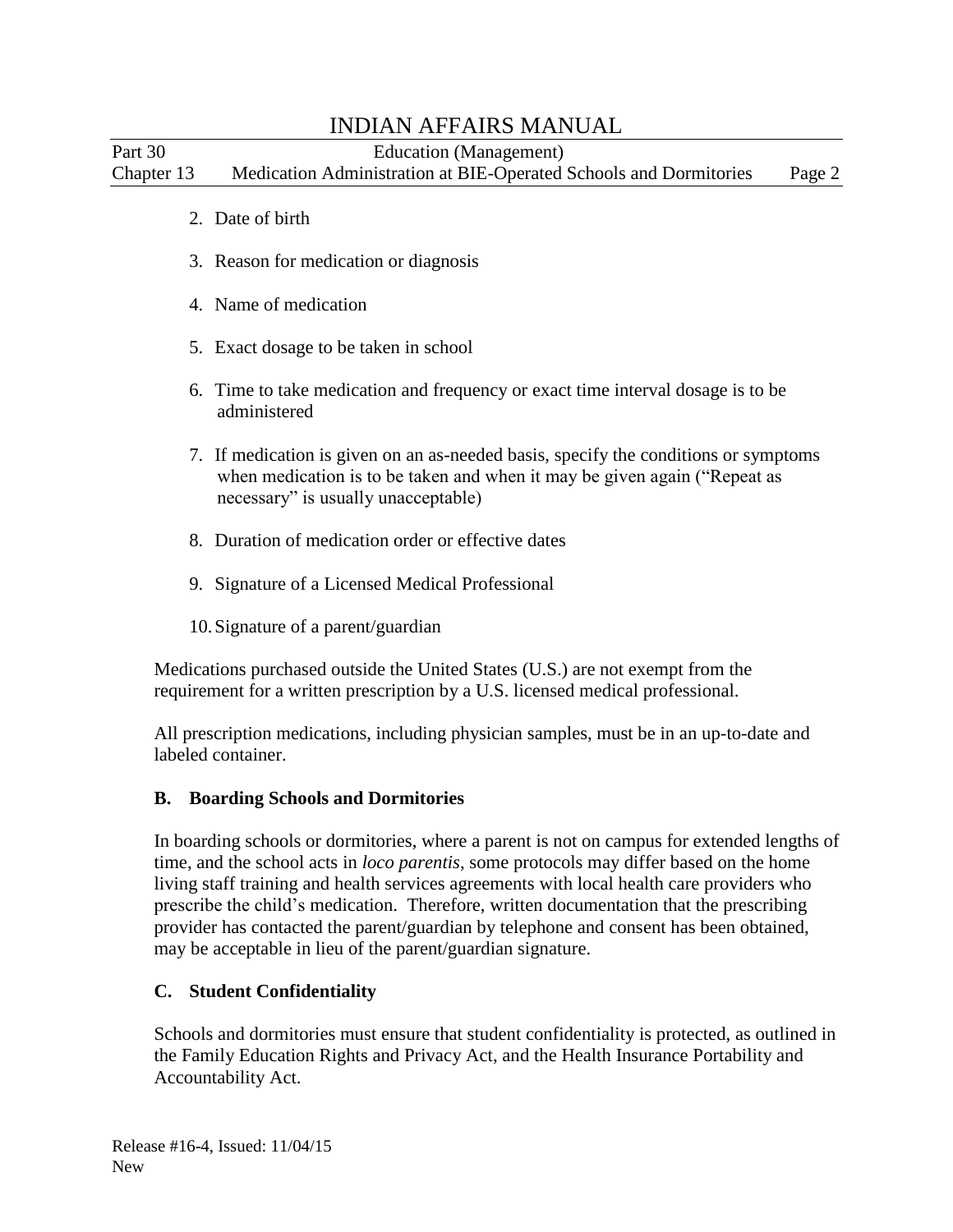Part 30 Education (Management) Chapter 13 Medication Administration at BIE-Operated Schools and Dormitories Page 3

#### **D. Medication Administration Staff**

In the absence of trained medical staff, the school principal or a designee should be trained to administer medication to students. It is imperative that any person administering medication be educated about the method of administration and contraindications to giving the medication. The principal will set aside time for the school nurse, or if there isn't one, a public health nurse, to train academic and/or dormitory staff on medication administration, which includes, amongst others, recognition of adverse side effects and allergic reactions.

The training will include the Six Rights of Assisting with Medication Administration:

- **1.** Right Student
- **2.** Right Medication
- **3.** Right Dose
- **4.** Right Time
- **5.** Right Route
- **6.** Right Documentation

The Six Rights are to be triple-checked each and every time a student is given a medication.

- First, when taking medication from the storage cabinet
- Second, when giving the medication to the student
- $\bullet$  Third, when returning the medication to the storage cabinet<sup>1</sup>

The school nurse, or designated employee, will watch the student periodically to observe side effects and effectiveness of the medication and inform the prescribing provider of any complications.

## **E. Off Campus Activities**

The medications may be administered to students while on school provided transportation, and during participation in school sponsored field trips, school camps, and other out-of-school activities as noted on the Medication Authorization Form**.**

 $\overline{a}$ <sup>1</sup> New Mexico School Health Manual www.nmschoolhealthmanual.org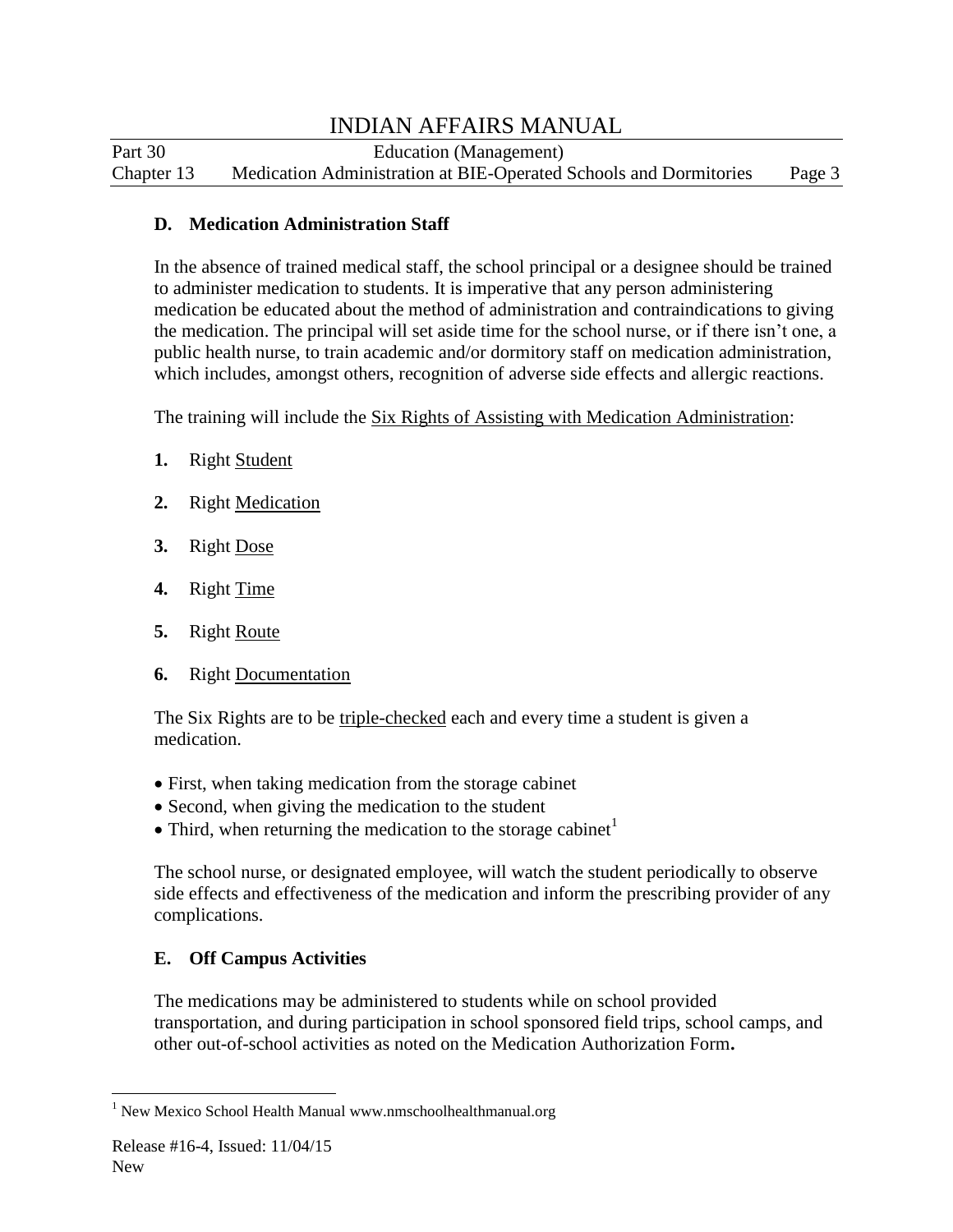Part 30 Education (Management) Chapter 13 Medication Administration at BIE-Operated Schools and Dormitories Page 4

In the event of field trips or other off-campus activities, the school or dormitory employee who will chaperone the event will meet with the school nurse, or designated employee, who will explain the purpose and expected effect of the medication, as well as signs of a bad reaction to the medication. The school nurse will provide the medicine to the staff member/chaperone in a sealed envelope labeled with the date, student's name, the name and dose of the medicine, the time or circumstances for the medication to be given, and a copy of the Medication Authorization Form.

#### **F. Self-Carry/Self-Administration**

Students are not permitted to self-carry and self-administer medications, with the exception of certain medications (inhalers for asthmatic students; EpiPens or Auvi-Q for anaphylaxis; medication for treatment of diagnosed migraine headaches; insulin for diabetic students). If a student carries medication, the physician must indicate on the Medication Authorization Form that the student has the ability to safely manage the medication. Students must report to the designated medication administration staff they have selfadministered their medication.

Persons suffering an anaphylactic reaction may not be able to speak due to extremely rapid and **potentially life threatening** swelling of the throat and/or tongue, which can occur within seconds. Following the administration of an EpiPen or Auvi-Q, staff must seek immediate medical help.

#### **G. OTC Medications**

OTC medications or herbal medications require a physician's note that in essence "prescribes" these nonprescription medications. All OTC medications and herbal medications must be in the original up-to-date container with the name and dosage of the medication visible. The school or dormitory must have physician-approved protocols (indications, dose, and contraindications) for using OTC medications. Medications may not be administered for children at ages below which the drug is not approved (unless prescribed by a licensed medical professional). The school nurse, or designated staff, will observe the student to determine if it is appropriate to administer a particular OTC medication to a student, and to determine if the student's symptoms could be alleviated first without medicine.

### **H. Medication Supply**

Schools and dormitories will notify parents that it is their responsibility to supply the school with prescribed medications in the original up-to-date pharmacy labeled containers, keep medications current and supply medical devices (e.g., nebulizers, insulin pumps, oxygen). Medications will be delivered to the school in-person by the parent or through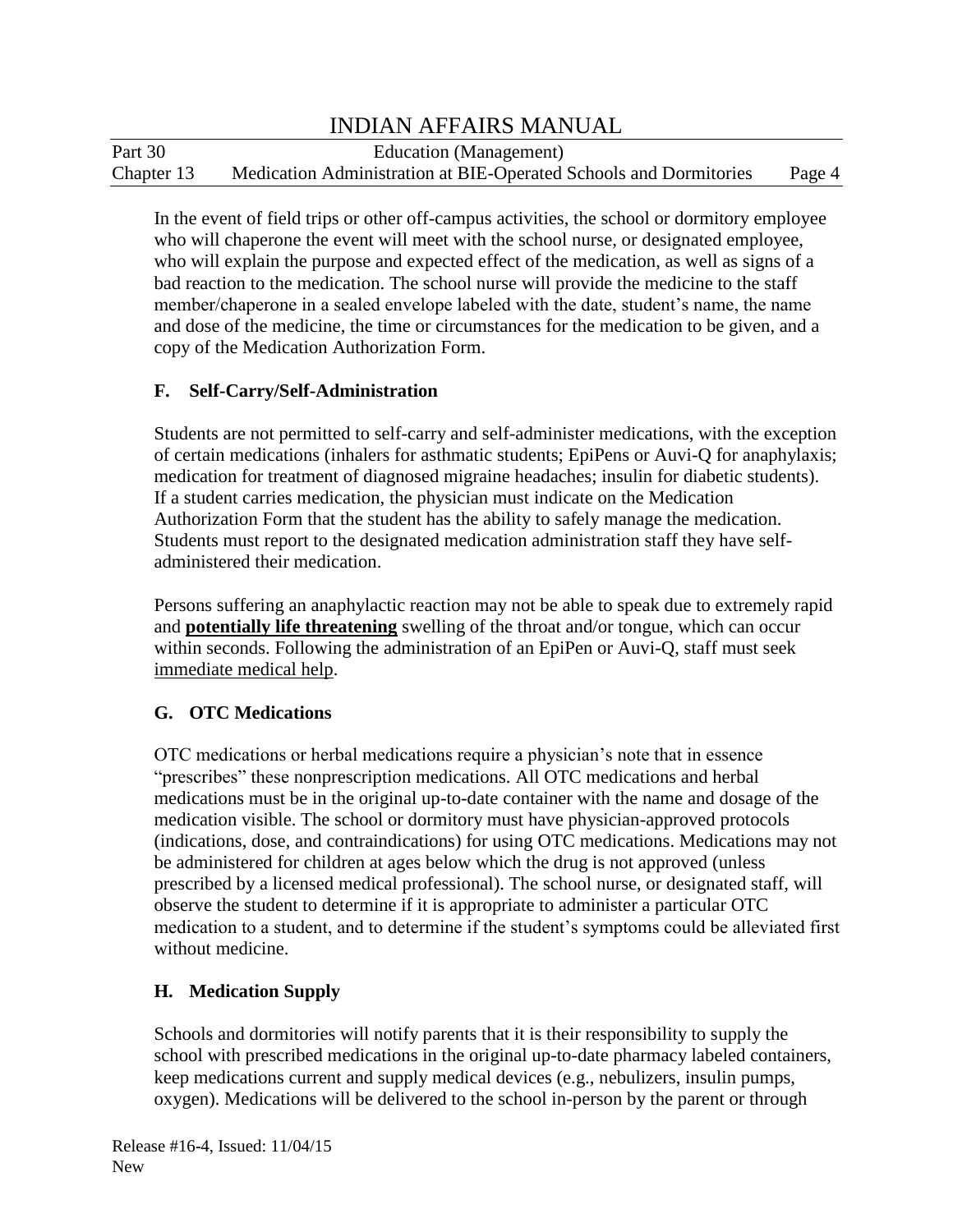| Part 30    | Education (Management)                                            |        |
|------------|-------------------------------------------------------------------|--------|
| Chapter 13 | Medication Administration at BIE-Operated Schools and Dormitories | Page 5 |

acceptable mailing services. It is also the parents' responsibility to complete a Medication Authorization Form for each medication at the beginning of each school year.

In situations where parental notification isn't possible due to parental absence, medication authorization by a nurse will be sufficient as long as a parent has provided written permission for the school to administer medications in their absence. Medications will be kept with the school nurse, or other designated staff, as noted in Section L, below.

#### **I. School Medication Documentation**

Protocols should be established for the documentation of all medications administered at school, whether emergency or routine. Some schools use a log, and others use a computerbased student medical record system. A log must not be accessible to anyone other than the school nurse, or designated employee. Any error in medication administration at a school needs to be reported using the Medication Incident Report (Attachment B) and also to at least one common supervisor to identify patterns of errors and take corrective action. Errors with medication dosage or timing will also be reported to the parent and the medication prescriber so any necessary course of action can take place. Measures taken by school administrators after a medication error must be designed so that they do not discourage staff self-reporting of errors.

#### **J. Individualized Health Plan**

Students who self-carry and/or self-administer medication must have an Individualized Health Plan (IHP) developed by the school staff, school health care provider, Licensed Medical Professional, and a parent/guardian.

The IHP will describe the student's special health care needs, protocols for emergencies, responsibilities of principal, school nurse, teacher, aide, family, and student, including back-up plans when the trained teacher is absent.

#### **K. Licensed Medical Professional**

A licensed medical professional consists of the following: Doctor of Medicine (MD), Doctor of Dental Surgery (DDS), Doctor of Medical Dentistry (DMD), Doctor of Osteopathic Medicine (DOM), Doctor of Podiatric Medicine (DPM), physician's assistant (PA), pedodontist, oral surgeon, orthodontist, etc.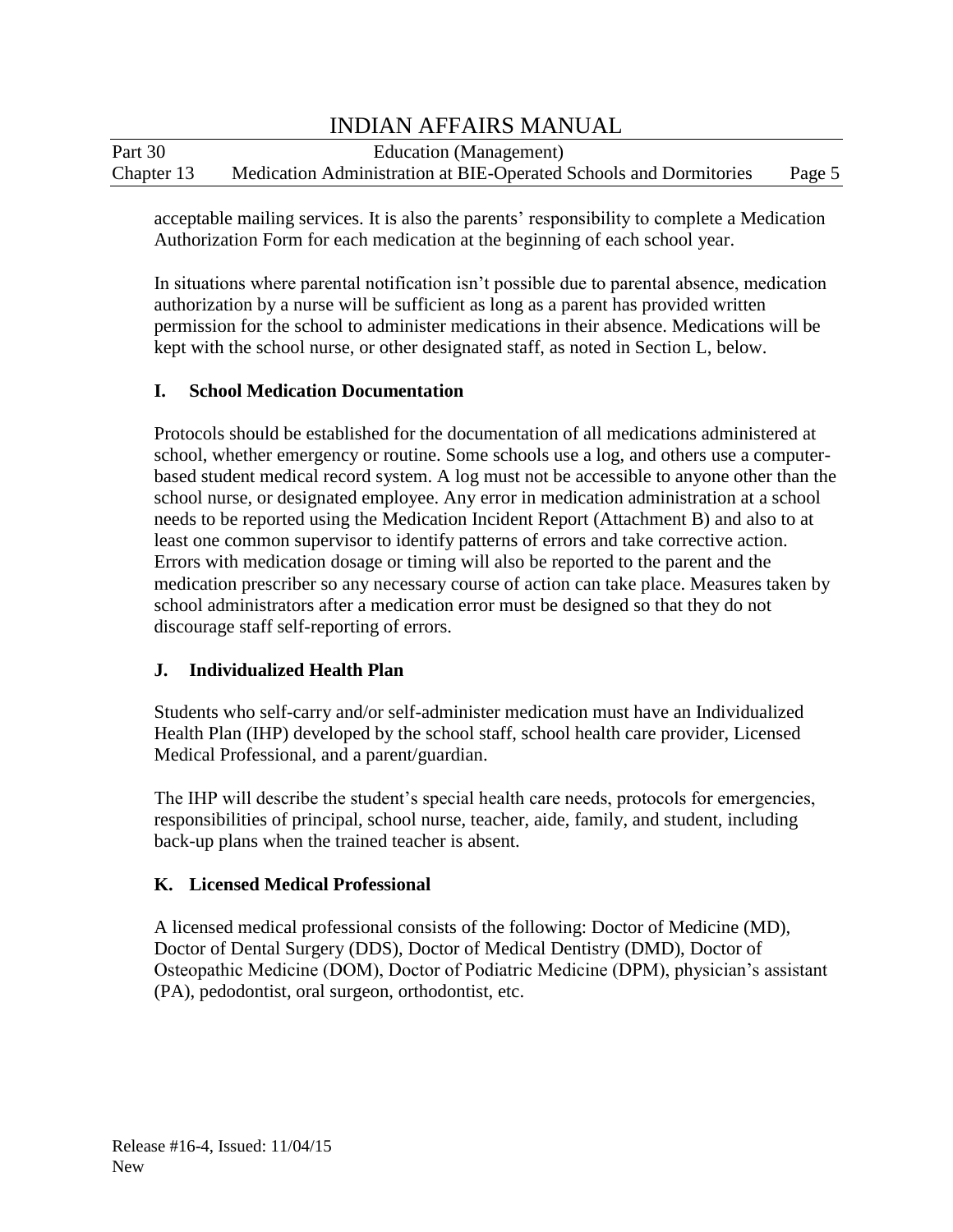Part 30 Education (Management) Chapter 13 Medication Administration at BIE-Operated Schools and Dormitories Page 6

#### **L. Medication Storage**

Controlled substances such as Methyphenidate (Ritalin, Concerta) must be kept in a narcotics cabinet. Access to a medication cabinet is limited to the school nurse or designated employee.

At the end of the school year, the school nurse will notify parents they are to pick up any unused medication. If the parents fail to pick up the medication within one week after the end of the school year, the School Nurse is to destroy the medication following the *U.S. Food and Drug Administration, How to Dispose of Unused Medicines Guidelines*:

- **1.** Take the medicine out of the original container;
- **2.** Mix the drug with an undesirable substance, such as cat litter or unused coffee grounds;
- **3.** Put the mixture into a disposable container with a lid, such as an empty margarine tub or a sealable plastic bag;
- **4.** Conceal or remove any personal information, including Rx number, on the empty containers by covering it with black permanent marker or duct tape, or scratching it off; and
- **5.** Place the sealed container with the mixture and the empty drug containers in the trash.<sup>2</sup>
- **1.7 Notification.** The school principal shall annually notify all students, faculty, staff, and parents about this medication policy. The school principal will also document that the policy has been reviewed with staff and students during staff and student meetings. The documentation shall include an agenda, a sign-in sheet, and any materials that were distributed. The school principal should notify students, faculty, staff, and parents of the policy by:
	- **1.** Publication in student handbooks;
	- **2.** Publication in the school newsletter;
	- **3.** Publication in faculty handbooks;
	- **4.** Posting it for students and staff on bulletin boards in the school or dormitory teachers' lounge, offices, main office, and other commonly-used areas; and
	- **5.** Providing it to students as part of their registration materials for school.

 $\overline{a}$ 

<sup>&</sup>lt;sup>2</sup>http://www.fda.gov/forconsumers/consumerupdates/ucm101653.htm#guidelines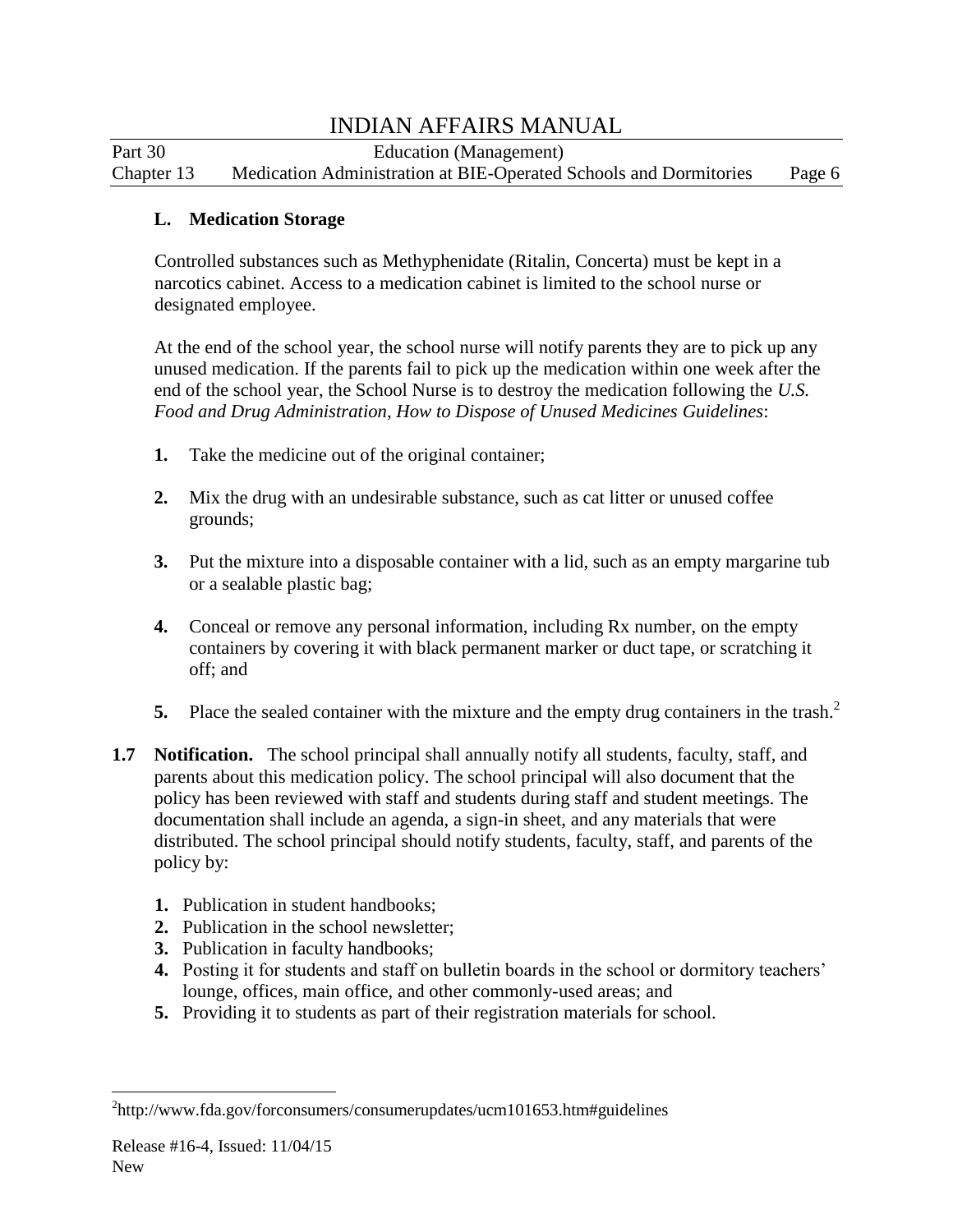#### **ATTACHMENT A** *BUREAU OF INDIAN EDUCATION AUTHORIZATION TO ADMINISTER PRESCRIBED/OVER-THE-COUNTER MEDICATION*

#### **PART I—TO BE COMPLETED BY THE PARENT/GUARDIAN**

r

I hereby request and authorize designated and properly instructed school personnel to administer prescribed medication as directed by the prescribing physician or other duly licensed provider (PART II below). I certify that I have legal authority to consent to the administration of prescribed medication following the provider's order. I understand additional prescriber/parent authorizations will be necessary for each medication to be administered, and if the dosage of the medication is changed. If necessary, I authorize **the designated school health care official to communicate with the prescriber or the student's health care provider as allowed by HIPAA.**

|      |                                                                                     | <b>STUDENT INFORMATION</b> |                                                         |
|------|-------------------------------------------------------------------------------------|----------------------------|---------------------------------------------------------|
|      |                                                                                     |                            | Date of Birth Gender M F                                |
| Last | First                                                                               | MI                         |                                                         |
|      |                                                                                     |                            | School Carelle School Year Height (inches) Weight (Ibs) |
|      | List all medication(s) student is taking, including over-the-counter medication(s): |                            |                                                         |
|      |                                                                                     |                            |                                                         |
|      |                                                                                     |                            | Date <u>_________________________</u>                   |

| <b>PART II-TO BE COMPLETED BY THE PRESCRIBER</b> |  |  |
|--------------------------------------------------|--|--|
|                                                  |  |  |

|                                                                                             | PLEASE USE A SEPARATE FORM FOR EACH MEDICATION                                                                                                                                                                                 |
|---------------------------------------------------------------------------------------------|--------------------------------------------------------------------------------------------------------------------------------------------------------------------------------------------------------------------------------|
|                                                                                             |                                                                                                                                                                                                                                |
|                                                                                             |                                                                                                                                                                                                                                |
|                                                                                             |                                                                                                                                                                                                                                |
|                                                                                             |                                                                                                                                                                                                                                |
|                                                                                             |                                                                                                                                                                                                                                |
| Date                                                                                        | Date                                                                                                                                                                                                                           |
| <b>Special Instructions:</b>                                                                |                                                                                                                                                                                                                                |
| Refrigeration required? Yes No                                                              |                                                                                                                                                                                                                                |
| Is medicine a controlled substance? Yes No                                                  |                                                                                                                                                                                                                                |
| Is this an emergency self carry/self administration medication? Yes No                      |                                                                                                                                                                                                                                |
| Has student been instructed in the proper self administration of medicine? Yes No           |                                                                                                                                                                                                                                |
|                                                                                             | Prescriber's authorization for self carry/self-administration of emergency medication: _______________________                                                                                                                 |
|                                                                                             | Signature<br>Date                                                                                                                                                                                                              |
|                                                                                             | Prescriber's Name/Title: Name and Security and Security and Security and Security and Security and Security and Security and Security and Security and Security and Security and Security and Security and Security and Securi |
| (Type or Print)                                                                             |                                                                                                                                                                                                                                |
|                                                                                             | Fax and the contract of the contract of the contract of the contract of the contract of the contract of the contract of the contract of the contract of the contract of the contract of the contract of the contract of the co |
|                                                                                             |                                                                                                                                                                                                                                |
| PART III-TO BE COMPLETED BY School Nurse/Other Duly Licensed Health Care Provider           |                                                                                                                                                                                                                                |
|                                                                                             |                                                                                                                                                                                                                                |
| Parts I and II above are completed, including signatures.                                   |                                                                                                                                                                                                                                |
| Prescription medication is properly labeled by a pharmacist and within the expiration date. |                                                                                                                                                                                                                                |

Medication label and prescriber order are consistent.

□ Over-the-counter medication is in an original container with manufacturer's dosage label intact.

#### **Principal/Authorized School Personnel Signature** \_\_\_\_\_\_\_\_\_\_\_\_\_\_\_\_\_\_\_\_\_\_\_\_\_\_\_\_\_\_\_\_\_\_\_\_\_\_\_\_\_\_\_\_**Date**\_\_\_\_\_\_\_\_\_\_\_\_\_\_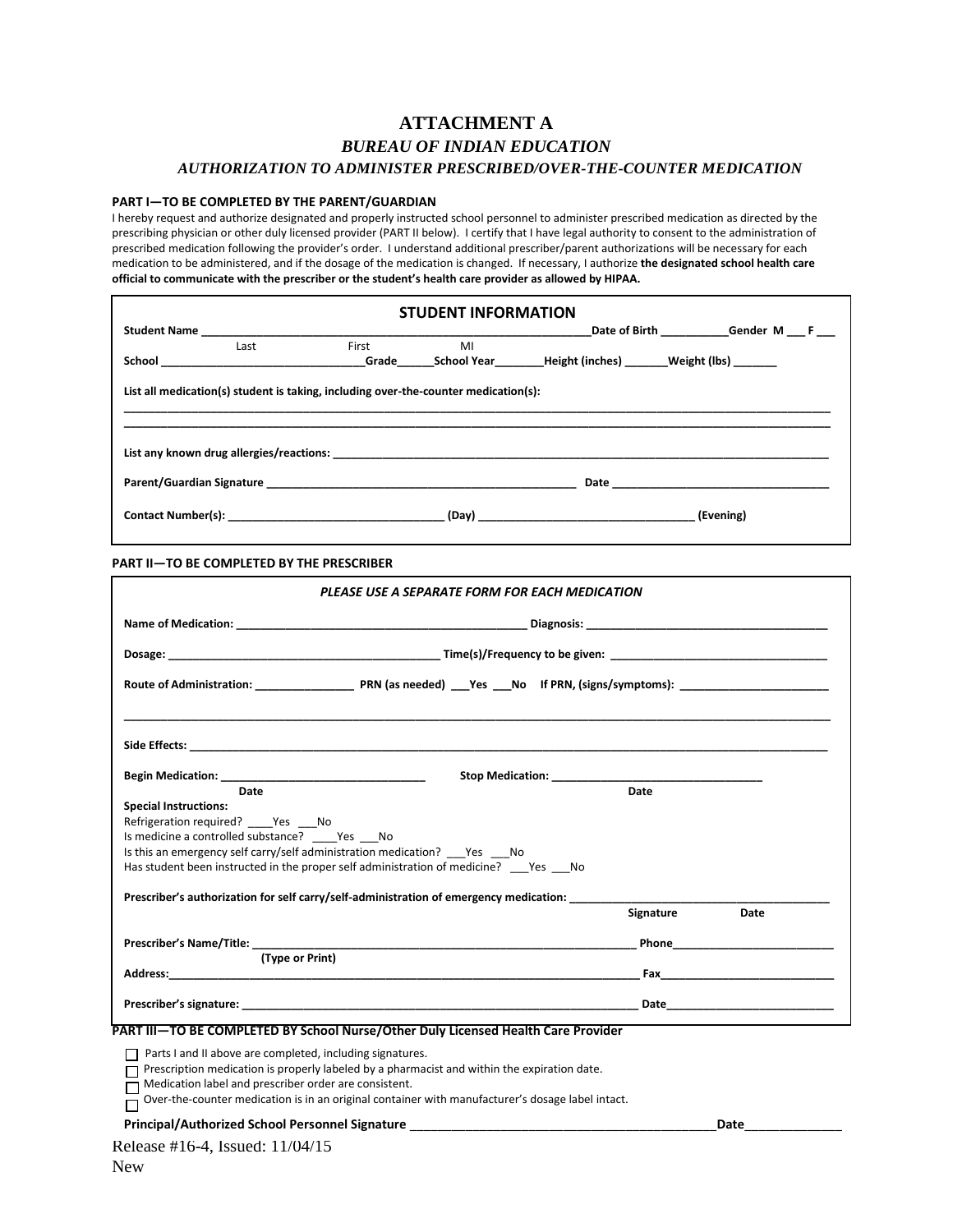### **ATTACHMENT B MEDICATION INCIDENT REPORT**

| LAST                                                                                                                                           | <b>FIRST</b>                                                                                                          | M.                                                                                                                   |      |
|------------------------------------------------------------------------------------------------------------------------------------------------|-----------------------------------------------------------------------------------------------------------------------|----------------------------------------------------------------------------------------------------------------------|------|
|                                                                                                                                                |                                                                                                                       |                                                                                                                      |      |
|                                                                                                                                                |                                                                                                                       |                                                                                                                      |      |
| TIME OF INCIDENT: DATE OF INCIDENT:                                                                                                            |                                                                                                                       |                                                                                                                      |      |
| TYPE OF INCIDENT: (CIRCLE)                                                                                                                     |                                                                                                                       |                                                                                                                      |      |
| Wrong dosage                                                                                                                                   |                                                                                                                       | Wrong student Wrong medication Wrong time                                                                            |      |
| Unable to locate student Wrong route Wrong documentation Missed dose                                                                           |                                                                                                                       |                                                                                                                      |      |
| <b>Comments:</b>                                                                                                                               |                                                                                                                       |                                                                                                                      | Time |
| MD notification YES[] NO[] By Whom<br><b>Comments:</b><br>IF APPLICABLE Poison Control notified: 1-800-222-1222 YES[] NO[]<br>Recommendations: |                                                                                                                       | <u> 1980 - Jan Barat, martin amerikan basar dan basa dan basa dan basa dan basa dan basa dan basa dan basa dan b</u> |      |
| RENT/GUARDIAN Notification YES[ ] NO[ ] By Whom Date<br><b>ACTIONS/OBSERVATIONS:</b>                                                           | <u> 1980 - Jan Samuel Barbara, martin da shekara tsara 1980 - Andrea Samuel Barbara, marka a shekara 1980 - Andre</u> |                                                                                                                      |      |
| PLAN OF ACTION COMPLETED:                                                                                                                      |                                                                                                                       |                                                                                                                      |      |
|                                                                                                                                                |                                                                                                                       |                                                                                                                      |      |